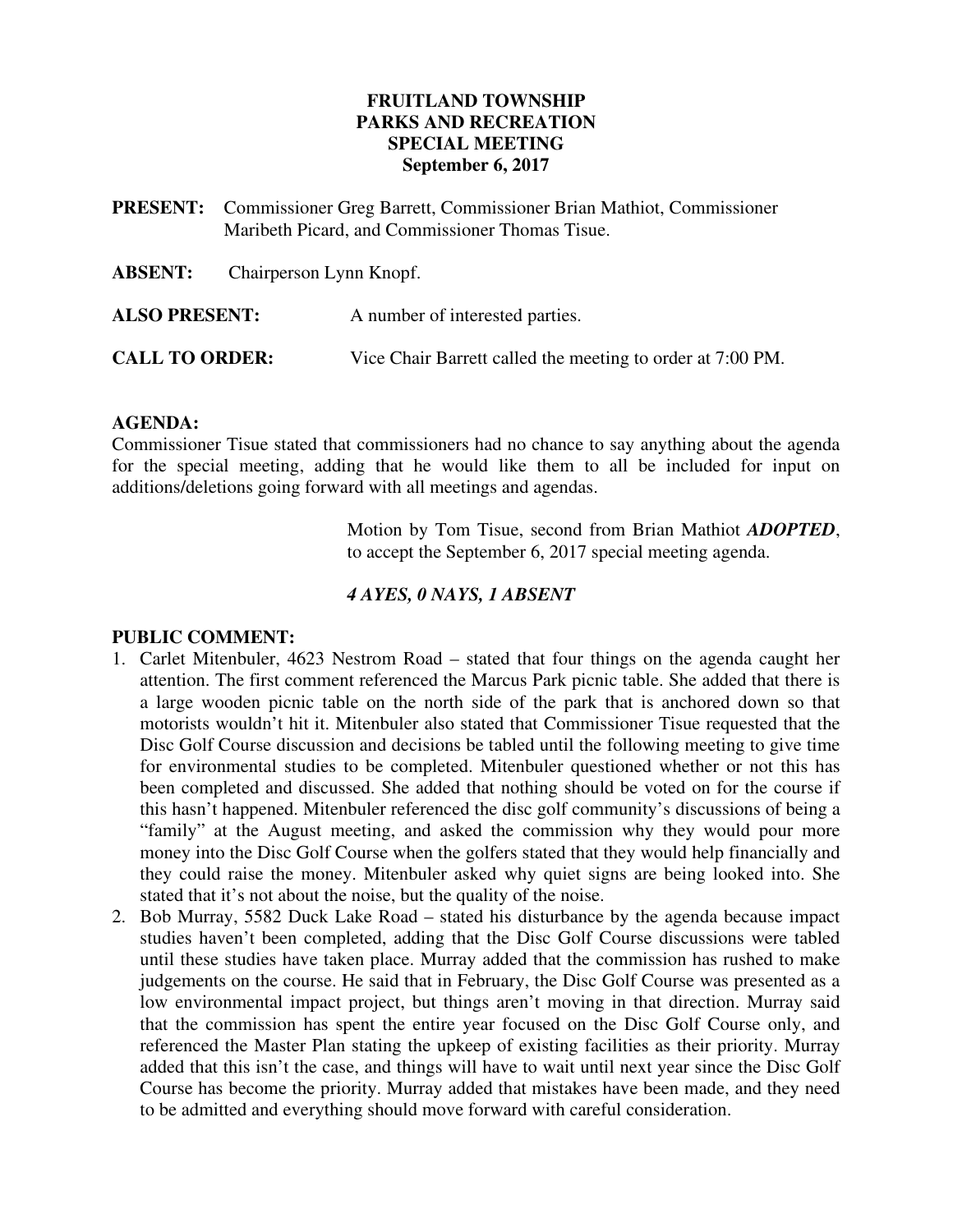#### **PARKS AND RECREATION COMMISSION** September 6, 2017 Page 2 of 7

- 3. Tom Thompson, 5564 South Shore Drive reported that he used to enjoy walking the nature trails, and went down to look at the course on Monday. He added that he noticed damage to trees and erosion on high banks. Thompson said that he doesn't think it's safe for anyone to take walks with discs being thrown, adding that the Disc Golf Course should've never been placed on the water's edge. He also said that if the course stays, the commission needs to fix the problems as soon as possible going forward.
- 4. Christine Murray, 5582 Duck Lake Road reported that she was asked to read a letter from Dave and Christine Pequet of 5650 Duck Lake Road. The Pequet's letter stated that environmental studies need to be completed. It also stated that a wealth of expert information is available at no charge to the Township, and that two experts have weighed in and suggested moving forward with caution. The Pacquet's urged the Commission to use the tools available before making decisions about the Disc Golf Course.

Commissioner Tisue reported that he personally received a letter from Dr. David L. Roberts from Michigan State University to be entered into the minutes. The letter was an assessment of the impact on the Disc Golf Course on the health of the trees.

#### **NEW BUSINESS:**

### **1. Lynn Knopf's letter of resignation**

Motion by Tom Tisue, second from Brian Mathiot *ADOPTED*, to accept Lynn Knopf's resignation.

## *4 AYES, 0 NAYS, 0 ABSENT*

## **2. Request one additional meeting from Township Board for fiscal year 2017-2018**

Motion by Brian Mathiot, second from Tom Tisue, *ADOPTED*, to request one additional meeting from the Township Board for fiscal year 2017-2018.

## *4 AYES, 0 NAYS, 0 ABSENT*

**3. Request from Township Board to create a Disc Golf Course Fund to have disc golf funds held in General Fund account #101-000-669.000 be transferred to a specialty fund.** 

Discussions among the board determined that they want to have the fund named as a specialty fund, not specifically for disc golf.

> Motion by Brian Mathiot, second from Tom Tisue, *ADOPTED*, to have the Township Board create a Parks and Recreation Specialty Fund and have Disc Golf monies be placed into said account for any Parks and Recreation projects as determined by the Commission.

## *4 AYES, 0 NAYS, 0 ABSENT*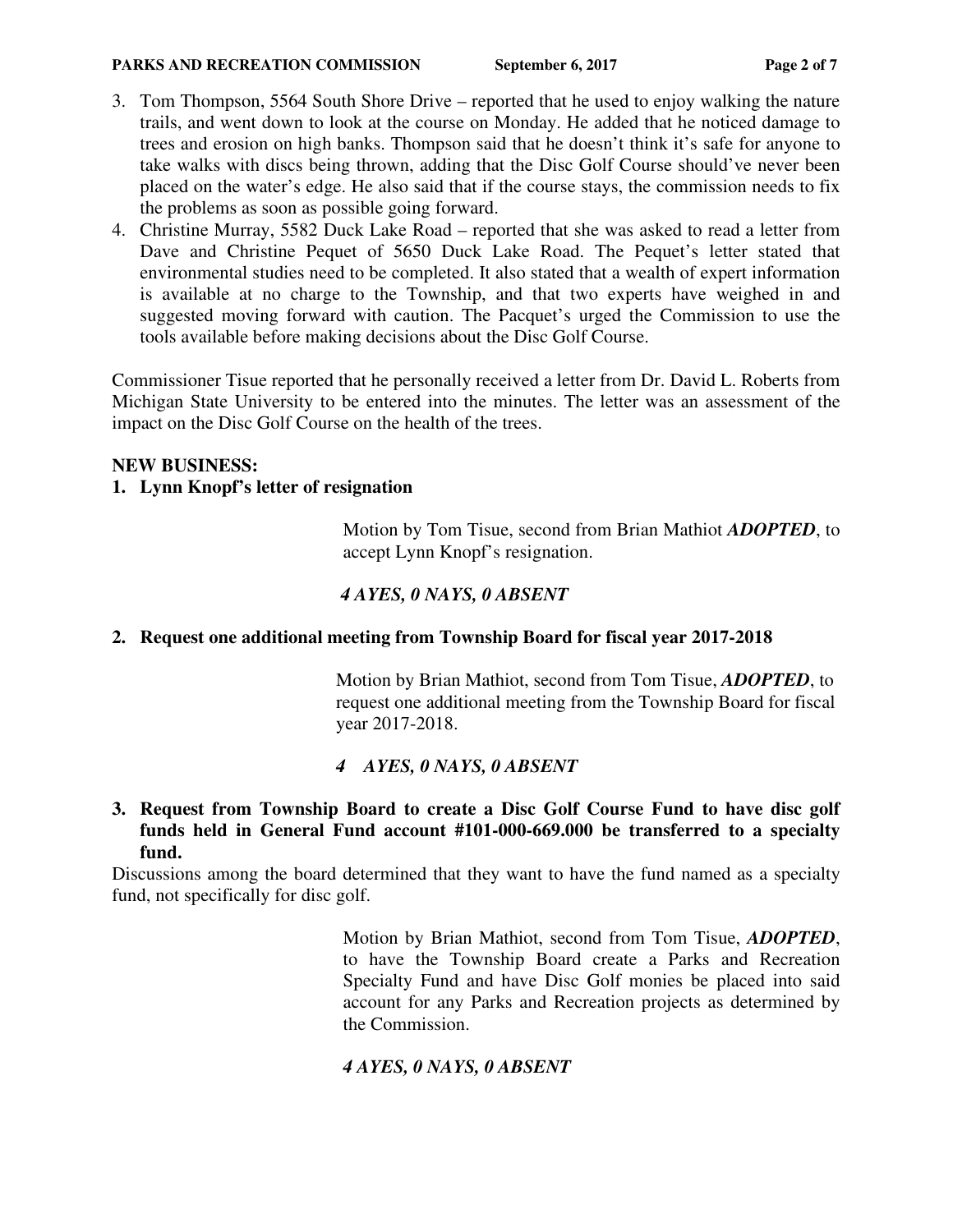**4. Request from Township Board to amend account #101-691-977.000 - \$862.00 budgeted by redesigning the pickleball court repaint to be spent to construct more benches for the Disc Golf Course** 

Commissioner Mathiot stated that it would be irresponsible of the Commission to move forward with enhancements to the Disc Golf Course when they still have work to do on the course and before they can determine the continued use of the course. Commissioner Tisue agreed, stating that he is opposed to spending this money on benches and that the money may be needed for other things. Commissioner Picard suggested that the pickleball repainting could possibly become a project for NHS students as well.

> Motion by Brian Mathiot, second from Tom Tisue, *ADOPTED*, to move the \$862.00 budgeted amount for pickleball redesign to the newly created Parks and Recreation Specialty Fund.

## *4 AYES, 0 NAYS, 0 ABSENT*

## **5. Nestrom Park Disc Golf Course**

## **a. Tyler Shafer's Eagle Scout Erosion Project to resume**

Tyler reported that his project includes signs and barriers to protect the erosion areas. The North Country Trail is also being consulted and Tyler is in collaboration with them for this project. Tyler added that five holes are in the erosion control areas.

> Motion by Greg Barrett, second from Tom Tisue, *ADOPTED*, to allow Tyler Shafer to move forward with his Erosion Control Eagle Scout Project.

## *4 AYES, 0 NAYS, 0 ABSENT*

## **b. Funds needed for Erosion Project to be allocated from account #101-691-930.000 not to exceed \$300**

Motion by Greg Barrett, second from Brian Mathiot, *ADOPTED*, to provide the Eagle Scout project the funds from account #101- 691-930.000 not to exceed \$300.00.

# *4 AYES, 0 NAYS, 0 ABSENT*

### **c. Construction of tree guards on trees being damaged throughout the course (funds to be allocated from account #101-691-930.000) not to exceed \$500.00.**

Commissioner Tisue questioned what kind of tree guards are being looked at for the course, as well as the number of trees to be guarded.

> Motion by Maribeth Picard, second from Brian Mathiot, *ADOPTED*, to suspend Roberts Rule of Order to discuss the tree guards with Steven Gullen.

# *4 AYES, 0 NAYS, 0 ABSENT*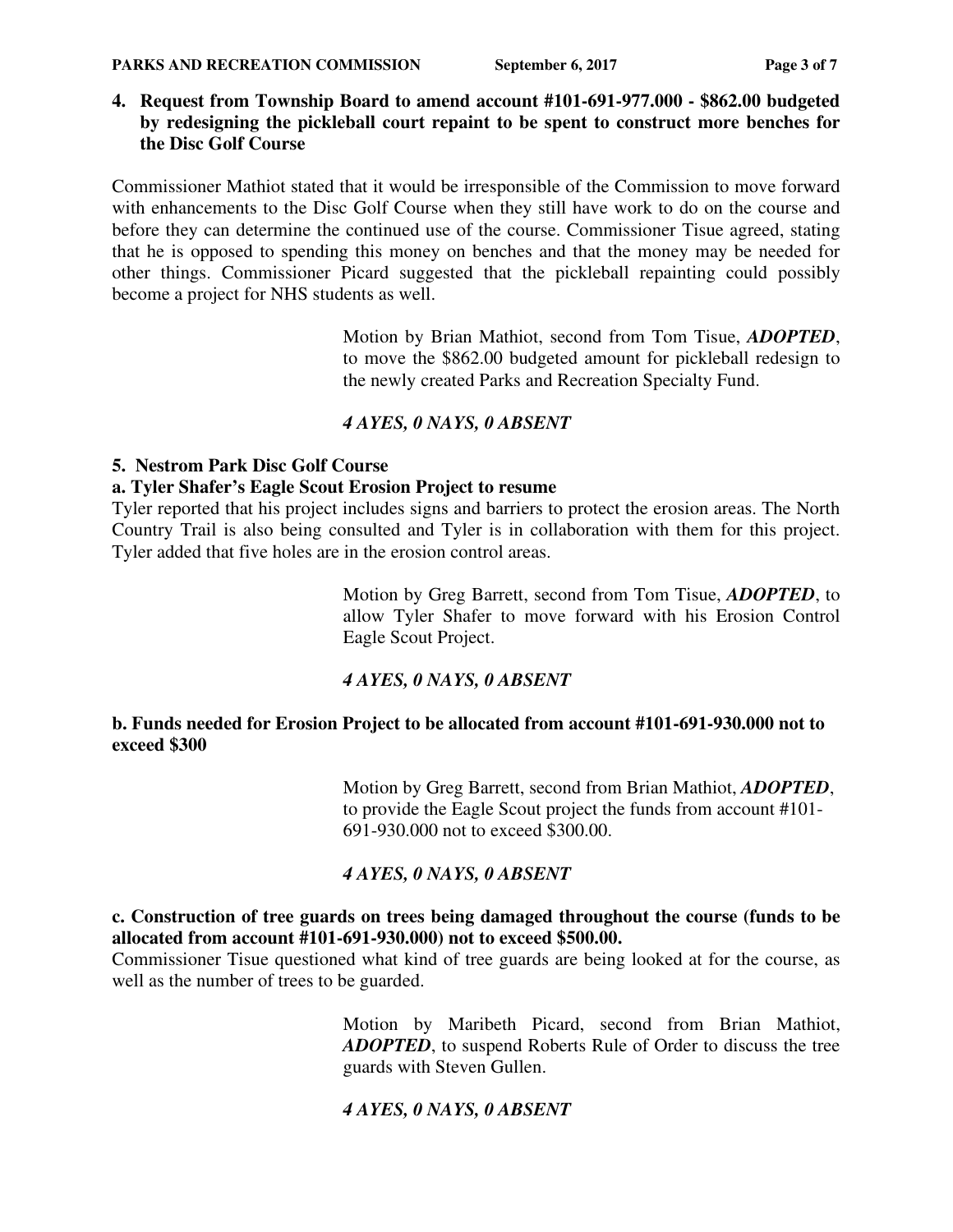Steven Gullen reported that after looking at the trees and the damage on the course, there are 66 total trees that they are wanting to place guards on. He added that not all of the 66 trees are damaged, but they are in the line of fire of the discs. Gullen added that 25 trees are being monitored for future guards. In terms of tree guards, Gullen stated that they are looking at a spacer with plastic fencing in place to protect the tree. He added that there would also be some form of elastic or clasp in place to allow for tree growth. Gullen also said that an option would be to use dead trees and place them in front of damaged trees. He informed the commission that some damaged trees are near t-pads, and some are near baskets. Gullen added that only 1/3 of the trees that they are looking to protect are showing visible damage. Commissioner Tisue said that he has looked into options online for tree protectors, adding that younger trees are more susceptible.

Commissioner Mathiot stated that he doesn't see holding off on getting the trees protected while waiting for expert opinions. Commissioner Tisue agreed, adding that protection needs to happen. He also said that the commission needs to look further into protecting the trees and that they should get data on the success of the tree blockers before moving forward with purchasing protectors for all of the trees.

> Motion by Greg Barrett, second from Brian Mathiot, *ADOPTED*, to follow Roberts Rule of Order and go back into meeting discussions.

## *4 AYES, 0 NAYS, 0 ABSENT*

Motion by Greg Barrett, second from Tom Tisue, *ADOPTED*, to take a brief recess.

# *4 AYES, 0 NAYS, 0 ABSENT*

The meeting was recessed at 7:59p.m.

The meeting was called back into order at 8:04p.m.

Commissioner Tisue questioned whether the budgetary amount needed to be raised, and Commissioner Mathiot said that he believes the commission should keep the cap at \$500.00 to see how far they get with the tree guards. He added that it's a good idea to get a per-tree average cost as well. Commissioner Tisue added that with what's at stake, it is important to do the best possible guards for the trees.

> Motion by Brian Mathiot, second from Maribeth Picard, *ADOPTED*, to construct tree guards on trees being damaged throughout the course, funds to be allocated from account #101- 691-930.000, not to exceed \$500.00 until the commission obtains a better idea of per-tree costs for tree guards.

# *4 AYES, 0 NAYS, 0 ABSENT*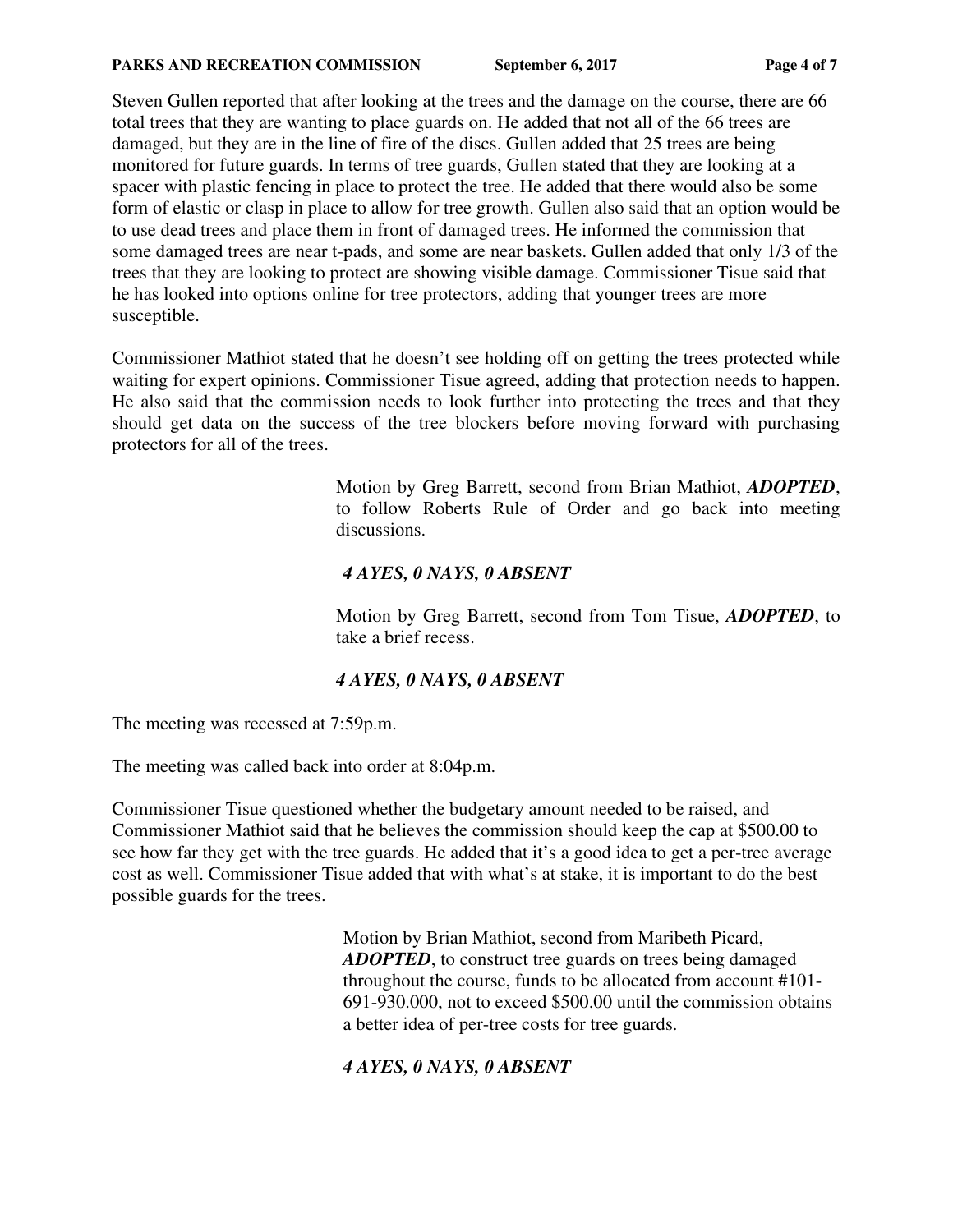#### **d. Removal of two small oak trees being damaged on hole #4**

Commissioner Barrett reported that the two trees in question are two that are hit the most. He added that they are both red oaks, and one is under 4" while one is just over 5". Commissioner Picard questioned why the commission should cut the trees rather than cover them with the tree guards. She added that the commission should move forward with protecting them, and that this would be a good time to test their tree guards. Commissioner Mathiot added that the commission should operate under the practice of covering first and cutting second. Commissioner Tisue also agreed. The Commission agreed to leave the trees up for the time being.

#### **e. Signage placement**

### **iii. Disc Golf – beneath road sign**

Commissioner Barrett reported that these signs were placed under the Nestrom Road Park Sign by the road. He added that these were placed without permission, and voting would be to keep the signs in place.

> Motion by Tom Tisue, second from Maribeth Picard, *ADOPTED*, to keep the Disc Golf signs in place underneath the Nestrom Road Park sign.

## *4 AYES, 0 NAYS, 0 ABSENT*

### **ii. Caution flying discs – where needed**

Commissioner Barrett stated that he would like to alert people on the trail, as well as at the top of the steps near hole one. Commissioner Mathiot questioned how they would be placed and how many places people can enter the course and trail area. Commissioner Barrett responded that there are two sets of stairs, as well as a two-track on the property for entrance. Commissioner Picard also suggested the beach area for kayakers and canoers. Commissioner Barrett suggested that he would like to purchase six signs in total, and that they're approximately \$15 per sign. Commissioner Mathiot suggested tabling the decision of signs until the October meeting, and the commissioners agreed.

> Motion by Brian Mathiot, second from Maribeth Picard, *ADOPTED*, to table the "caution flying disc" signs decision until the October meeting so that they are able to receive exact placement and costs.

## *4 AYES, 0 NAYS, 0 ABSENT*

## **iii. Quiet zone – hole #'s 3, 11, 12, 13**

Commissioner Barrett suggested that he would like to place these signs on these holes for the benefit of the neighbors. Commissioner Tisue stated that this is very important, and that it is unacceptable that the neighbors are dealing with such an issue. He added that he's not sure a sign by itself is going to take care of the issue. Commissioner Barrett responded that he would like to give the signs a try before making any decisions to move holes. He added that holes could be moved, but it would result in the redesign of the entire course, which he said would be difficult, but is possible. Commissioner Mathiot stated that the Commission doesn't have any recourse to address the noise/profanity issues that keep being mentioned. He added that he is sure there were issues before the disc golf course was installed, and that the noise and profanity is a natural byproduct of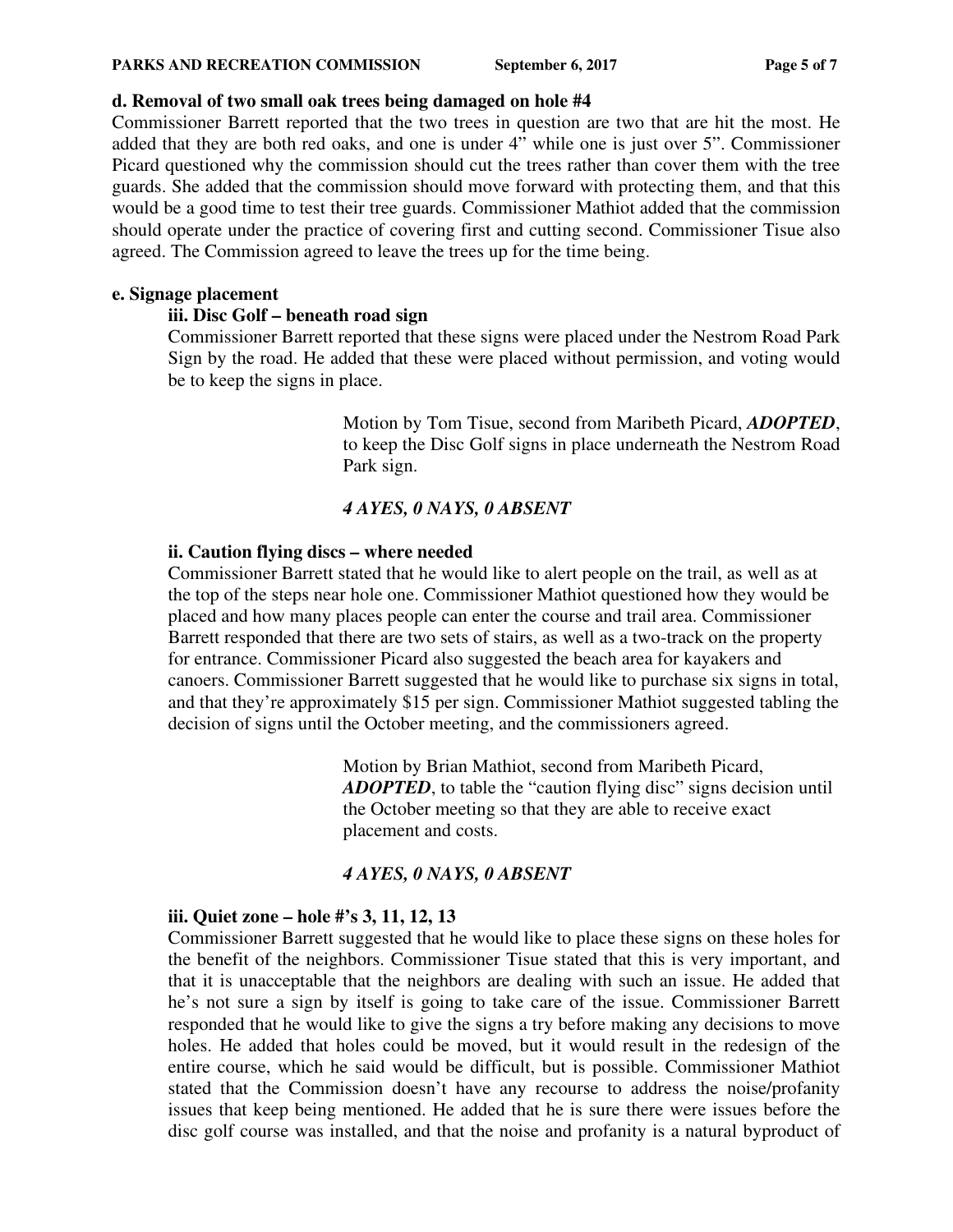action on the course and in the park. Commissioner Mathiot stated that there are ways they can try to deter noise, but with it being a public park, these things are going to happen. Commissioner Tisue stated that part of the issue is where holes have been placed, and that the Commission may have created a problem by placing the holes where they are. Commissioner Mathiot suggested moving the discussions and decision to place quite zone signs to the October meeting. Commissioner Tisue commented that he was unsure

> Motion by Brian Mathiot, second from Maribeth Picard, *ADOPTED*, to table the "quite zone" signs on hole #'s 3, 11, 12, and 13 until the October meeting.

## *4 AYES, 0 NAYS, 0 ABSENT*

#### **f. Add a step at the bottom of the North stairs (funds to be allocated from account #101- 691-930.000)**

Commissioner Barret mentioned the large drop from the last step on the North stairs. He added that the Disc Golf volunteers have said they would build the new step.

> Motion by Brian Mathiot, second from Maribeth Picard, *ADOPTED*, to add a step at the bottom of the North stairs with funds to be allocated from account #101-691-930.000.

### *4 AYES, 0 NAYS, 0 ABSENT*

#### **6. Nestrom Road Park Repairs**

#### **a. Establish park hours**

The commissioners agreed to table this discussion until the October meeting.

#### **b. Determine pavilion door repair**

Motion by Tom Tisue, second from Brian Mathiot, *ADOPTED*, to suspend Roberts Rule of Order to discuss the pavilion door repair with Lynn Knopf.

#### *4 AYES, 0 NAYS, 0 ABSENT*

Knopf stated that Lowe's had a discount, and that she put \$35.00 down to get the deal. She added that the price of the door included installation, and it was a bit more to the uneven surface of the ground. Knopf added that someone has to pick out the lock for the door. She stated that she would forward her information to Mary Mansfield to send to the commissioners. The commission made that Commissioner Mathiot would contact Lowe's to complete the purchase and installation.

#### **c. Determine tree trimming necessary around pavilion(s)**

Commissioner Barrett asked Knopf about the quotes received for tree trimming other than Stafford's. She added that a quote was also received from Dale's Tree Cutting. Knopf said she would forward the quotes to Mary Mansfield. Commissioner Barrett asked Knopf if she knew the exact trees and branches that would be trimmed, and if it included the branches hanging over the drive. She stated that it just included the trees over the pavilions.